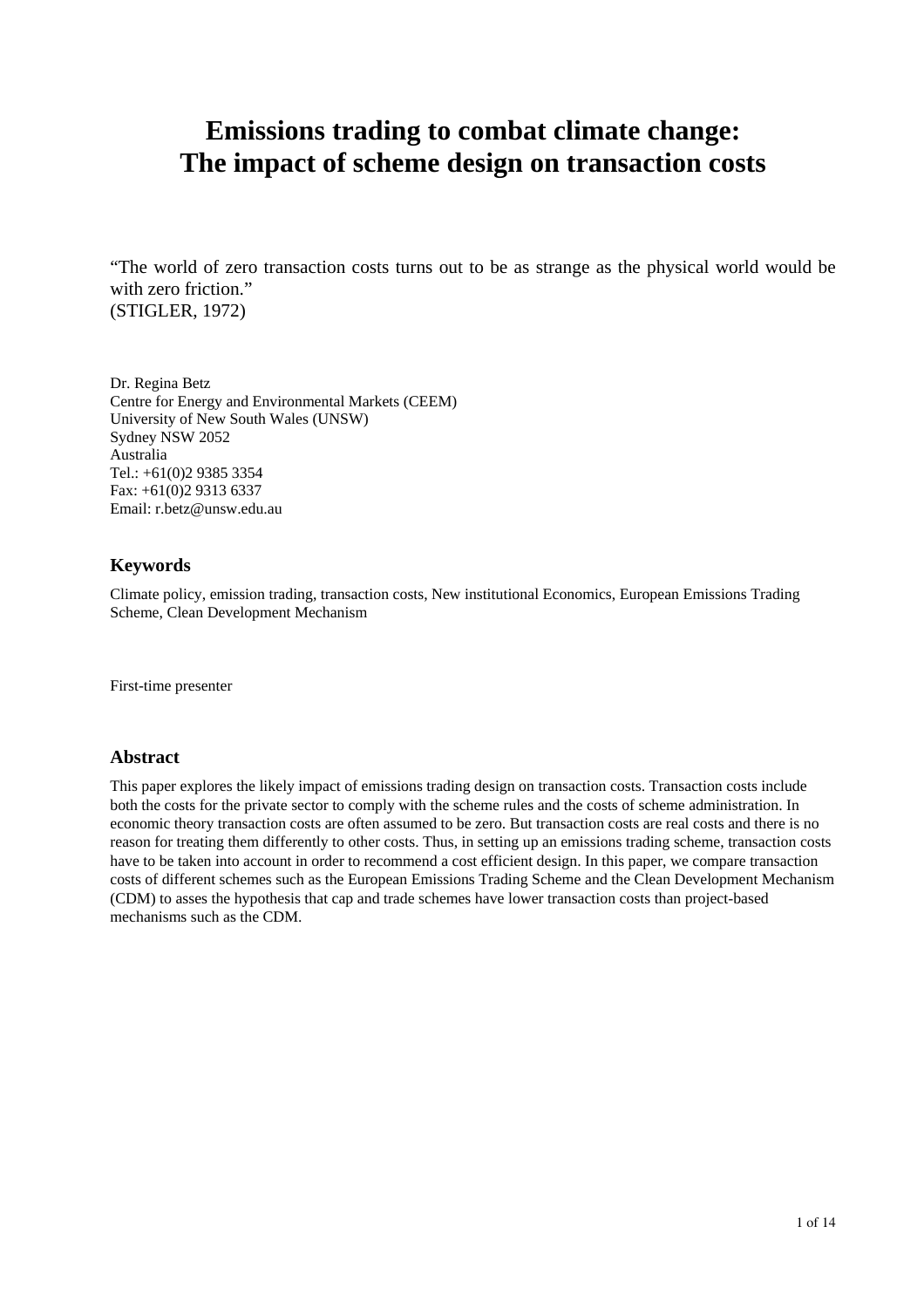### Introduction

During the last decade, market-based instruments such as emissions trading have started to displace or complement command and control policies when addressing environmental problems. Particularly with regard to global challenges, such as climate change, emissions trading schemes have become increasingly important. Emission trading schemes (ETS) assign private property rights to emitters and according to the Coase Theorem this should be sufficient to lead to an efficient outcome. However, the Coase Theorem is based on a number of assumptions, a key one being the assumption of zero transaction costs. Thus high transaction costs might be a major hurdle for an efficient trading result in the real world.

In principal, emissions trading uses the market to achieve a given environmental target at minimum cost. Polluters whose abatement costs are relatively high have an incentive to buy allowances, while polluters whose abatement costs are relatively low have an incentive to sell allowances. However, ETS are designer markets and regulators must make numerous design choices when implementing such a scheme. Many of the design choices will affect the level of transaction costs incurred by the market participants and the administrative body which might negatively impact on the efficiency of the scheme. Transaction costs can arise at various stages and might be divided into onetime costs mainly occurring during the implementation phase, and ongoing costs occurring during the operation phase. Furthermore, they might have different characters e.g. there might be fixed, proportional or degressive compared to the emissions of a company or project size.

To date two different types of ETS have been implemented (see Table 1) to combat climate change: baseline and credit schemes or cap and trade schemes. The first creates and trades certified emission reductions compared to a hypothetical reference baseline. Under a cap and trade scheme owners of allowances are permitted to emit greenhouse gases up to a total specified level for all participants. In both schemes the units are tradable and trading will lead to equalised marginal abatement costs. Internationally, the largest cap and trade scheme is the EU Emissions Trading Scheme (EU ETS), where companies started to trade in January 2005. The Kyoto Protocol's Joint Implementation (JI) and Clean Development Mechanisms (CDM) are baseline and credit schemes that have been working since 2001, introduced through a pilot phase called Activities Implemented Jointly (AIJ) . Moreover, other schemes are being implemented, such as the New South Wales Greenhouse Gas Abatement Scheme and the UK emissions trading schemes, where the latter is a hybrid scheme, including elements of cap and trade as well as baseline and credit options.

The two types of approaches are closely related, and can under some design choices be theoretically shown to achieve equivalent outcomes. In addition, they might be combined as under the EU ETS. However, their transaction costs vary greatly. In the literature it is assumed that baseline and credit schemes tend to create much higher transaction costs than cap and trade schemes (Solomon 1999, and Vrolijk and Grubb 2000). This was given as the reason for the US Acid Rain programme to change from more of a baseline and credit approach in mid 1995, to a cap and trade scheme (Hahn and Hester 1989).

This assessment is based on several sources of data and our own interviews. However, it has to be kept in mind that gathering transaction costs data is a difficult task and such costs are likely to change over time (e.g. as more verifiers fromdeveloping countries with lower labour costs are accredited). The difficulties in obtaining a representative sample of data have been experienced by the EuPDResearch in their first survey of the German industry and emissions trading scheme. Only 12% of the respondents answered the question on internal costs caused by emissions trading which means that only 2% of total installations in Germany dislosed this information. The reason for this might be that they may not have known how to calculate these costs. More structured questions that help respondents with these calculations could be useful, and are planned for future analysis.

| <b>Baseline and credit</b>                                   | Cap and trade                                                             |
|--------------------------------------------------------------|---------------------------------------------------------------------------|
| Only emissions reductions compared to baseline or            | Allocated allowances are tradable                                         |
| target are tradable                                          |                                                                           |
| Ex-post                                                      | Fx-ante                                                                   |
| Credits are generated after verification (and certification) | Allowances are allocated to covered entities                              |
| Wide participation in credit generation                      | Tradable surplus of allowances can only be<br>created by covered entities |
| Example:                                                     | Example:                                                                  |
| Clean Development Mechanism                                  | <b>EU Emissions trading</b>                                               |
| NSW Greenhouse Gas Abatement Scheme                          |                                                                           |
| Canadian Offset Scheme                                       |                                                                           |

### *Table 1: Baseline and credit versus cap and trade for emissions trading*

Source: Betz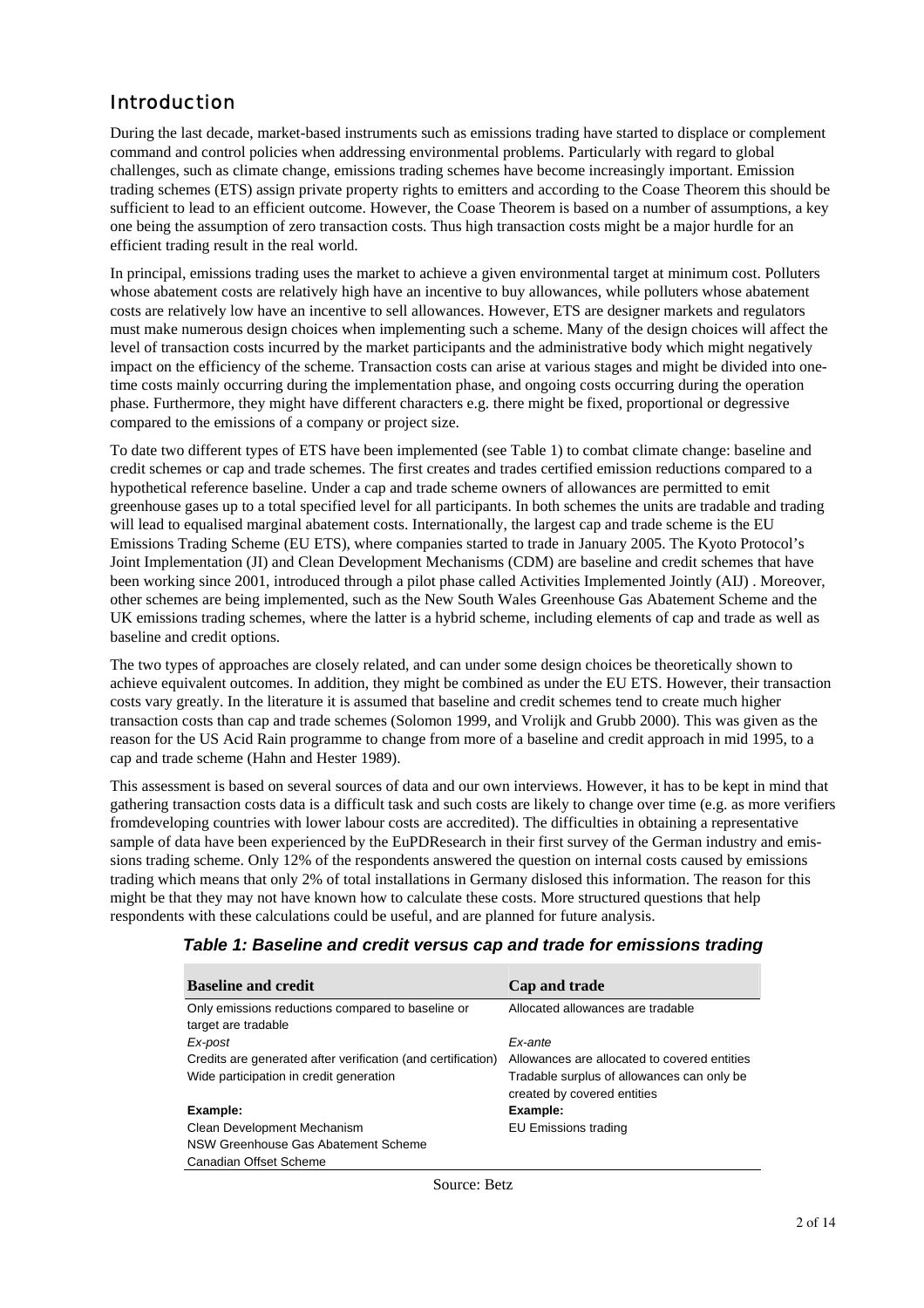## Theory of transaction costs

#### *Classification of transaction costs*

The theory of transaction costs was first brought up by Knight (1921) who has analysed the impact of uncertainty on the costs of undertaking transactions. However, Coase (1939) is mainly referred to as the founder whereby Williamson (1985) later formalised the theory. There are different ways to define transaction costs. In this paper we take a broader understanding of the term, which means we include all transfers of property rights, goods and services whether externally within markets or internally within organisations under transaction costs (see Figure 1). The latter also encompasses the political transaction costs in setting-up and running institutions (Furubotn and Richer 1996). Thus, transaction costs include all costs, other than the costs of abatement (e.g. technical investment), which are borne by the project proponent or institutions responsible for implementing the scheme in order to create the market for emissions allowances or credits.

#### *Factors influencing transaction costs*

 $\overline{a}$ 

Transaction costs theory abandons the neoclassical economic assumptions of rational decision making under conditions of perfect information. Instead, transaction costs are claimed to be the result of two **human factors,** namely bounded rationality, caused by limited cognitive capacity and incomplete information, and opportunism. Verification costs can be seen as typical transaction costs since they are only needed to prevent opportunistic behaviour and because information is incomplete. Because companies have an incentive to claim for false reductions in order to receive a credit or sell additional allowances, external verification of emissions or emission reductions is required.







In addition, **endogenous factors** such as asset specificity, uncertainty and frequency influence the level of transaction costs (Williamson 1985). Asset specificity refers to the necessary contribution of a good or service in a specified production process, which has a much lower value in alternative uses. High specificity of goods or services will require higher safeguards in the relationship between two parties (e.g. special institutional arrangements) to protect such assets from opportunistic behaviour, and will increase transaction costs. Similarly, high uncertainty will increase transaction costs since special provisions have to be made to take unanticipated changes into account. Uncertainty in the context of emissions trading could include, for example, the risk that the Executive Board refuses registration of a CDM project. This uncertainty leads to additional bargaining and negotiation costs in setting up contractual arrangements between the project proponent and the buyer of credits.<sup>1</sup>

<sup>&</sup>lt;sup>1</sup> Sorell (2005) differentiates between environmental and behavioural uncertainty, where the first creates an adaptation problem to changes, and the latter is a measurement problem. Both might also be handled under the single heading of complexity. In this paper we stick to the term from Williamson (1985), however both are included in the term uncertainty.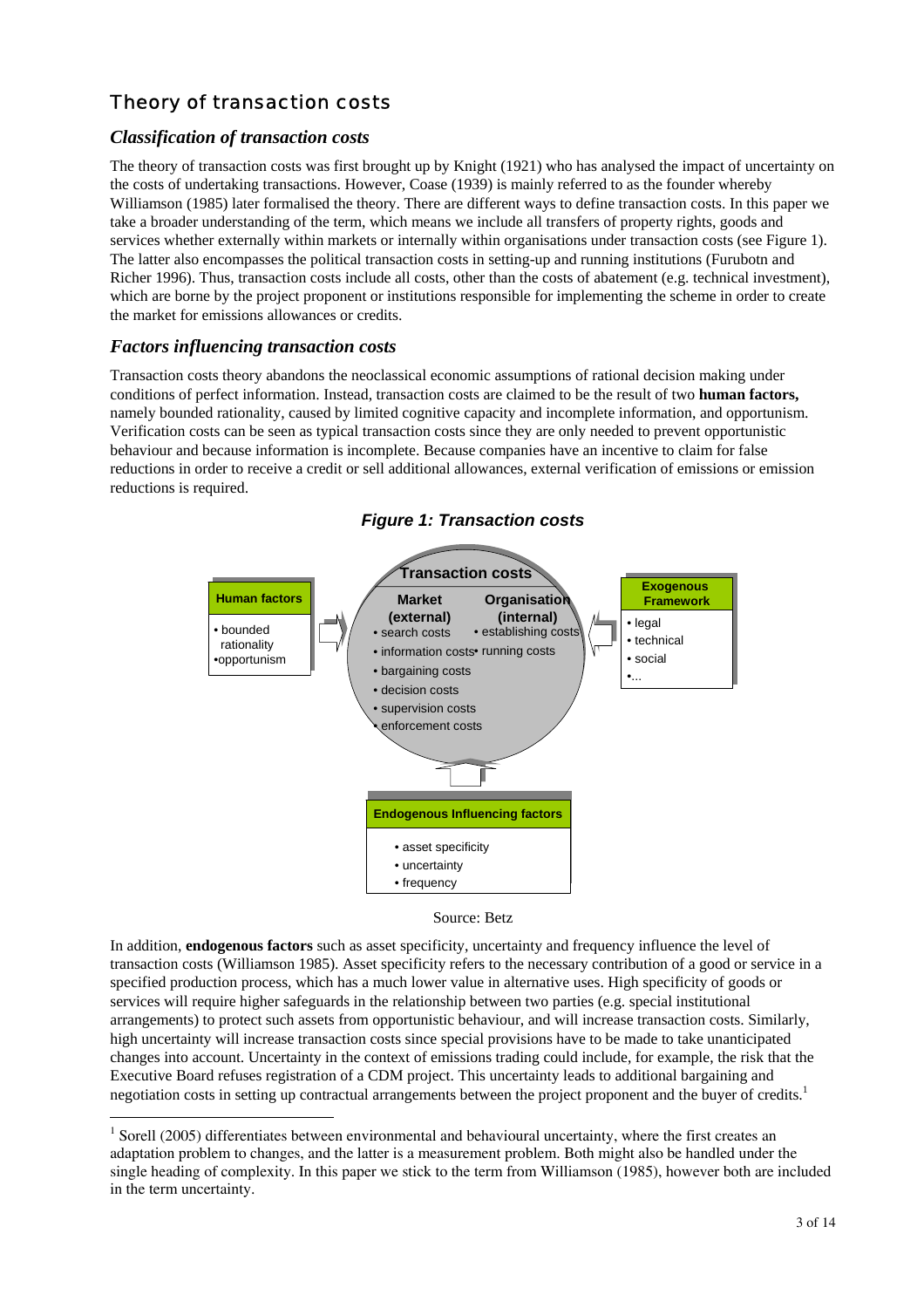Increased frequency of transactions might have the opposite effect and so lower transaction costs due to economies of scale and scope. For example, exchanges which handle standardised contracts could be established.

Finally, **exogenous framework factors** such as legal, social and technical aspects could influence the level of transaction costs. Legal and social framework factors might have both increasing and/or reducing effects: a very strict legal framework might reduce flexibility and increase transaction costs on the one hand, but might reduce transaction costs caused by higher standardisation options on the other. Social factors might reduce opportunistic behaviour and therefore reduce transaction costs but might also increase opportunistic behaviour e.g. if forming a competitive environment. Technical factors will reduce transaction costs since they might have a positive impact on bounded rationality and the specificity of assets. For the latter, technical innovation with regard to registry systems and electronic exchanges might significantly reduce transaction costs, compared to a situation where all transfers are registered manually.

### Transaction costs of baseline and credit trading

#### *Influence of transaction costs on baseline and credit schemes*

Under a baseline and credit scheme emissions reductions are assessed against a baseline. In all schemes reductions will need to be verified and/or certified before credits can be traded. Under the Clean Development Mechanism a complex project cycle has to be passed through (see Figure 2) before project participants will be issued credits. Since the project cycle is unique to CDM projects, transaction costs may vary between different baseline and credit schemes (Marbek Resource Consultants et al 2004). Assessment of additionality is especially problematic and costly in baseline and credit schemes because it is inherently counter factual – it requires an estimate of what would have happened 'otherwise'. Additionality, however, is essential because otherwise the scheme is not actually delivering reductions from what would otherwise happen. If transaction costs were incurred without any change to the level of emissions, society would be worse off than without the scheme. Under the CDM, additionality is assessed rigorously, which incurs high transaction costs associated with the Executive Board and its' different panels.



### *Figure 2: CDM Project Cycle*

Source: Betz

The CDM Executive Board was established as a supervisory body for the implementation of the CDM and is involved in the approval of baseline methodologies and in the registration of projects. A Designated Operational Entity (OE) has to be accredited by the CDM Executive Board and is an independent entity that is engaged by the project participants to validate the CDM project or to verify and certify its Certified Emission Reductions (CER). Once projects are validated, the OE requests their registration. Registration is the prerequisite for the verification, certification and issuance of CERs related to the project activity. A registration fee is paid to cover administrative costs of the Executive Board, which reflects the fact that almost all transaction costs are at the end borne by the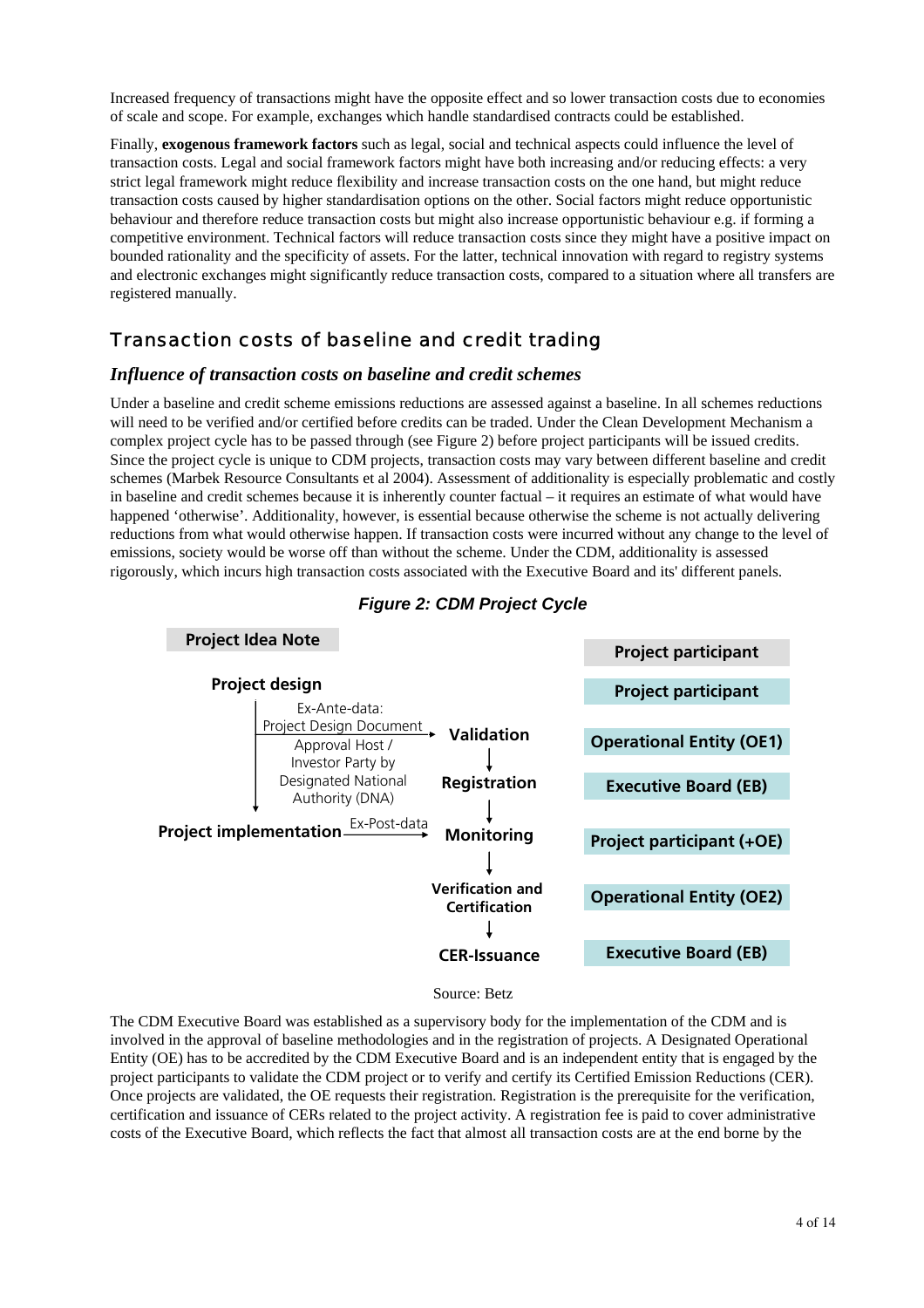project developer.<sup>2</sup> Verification and certification takes place only after implementation and ensures that during a specified time period, a project achieved the GHG emission reductions and removal enhancements. Only after successful certification the Executive Board issues the achieved credits – called CERs or for reforestation and for afforestation projects called temporary CERs (tCER) or long-term CERs (lCER) - to the project participants and subtract a share of proceeds.

The expected effects of transaction costs in baseline and credit schemes are illustrated in Figure 3. Compared to a world without transaction costs they tend to raise the costs for project proponents which shifts the supply curve upward and leads to an increase in equilibrium price and a decrease in quantity. However, this assumes that transaction costs are borne by the project proponents selling the credits. If the costs are passed on to the buyers of the credits, the inclusion of transaction costs will lead to a right-shift of the demand curve (Eckermann et al., 2003). Michaelowa and Jotzo (2005) argue that the CDM is much more affected by increased marginal transaction costs than a cap and trade is since project options with higher marginal abatement costs will carry higher transaction costs. Therefore transaction costs will tilt the supply curve upward, rather than just shifting it (see Figure 3).





#### *Transaction costs elements*

In order to identify the key drivers of transaction costs it is necessary to break down the costs into their different elements as shown in Figure 1. This breakdown is mainly based on current experience with the costs of CDM projects and distinguishes between set-up and operating cost as well as administration costs and project-related costs. However, the differentiation between administration and project-related costs does not imply that only the latter are borne by project proponents. Some of the former costs might also be passed on by the administrative authority to project proponents. Table 2 shows that the disaggregated transaction cost components mainly reflect the project cycle of Figure 2, whereby the one-time costs are primarily associated with the pre-project-implementation phase and the ongoing costs with the after-implementation-phase. The administration costs are the internal organisational expenses which are incurred to establish and run the programme, whereas the costs for project proponents include market transaction costs in addition to the internal cost.

The following correlations are assumed regarding transaction costs and scheme design and will be assessed on the basis of empirical data in the next section:

One-time **administration costs** are most likely independent of the number of projects administered after implementation, and are mainly based on the personal costs and some material costs (e.g. registry) needed to set up the scheme. Ongoing costs will increase with an increasing number of projects but relative costs will decrease. In addition, it is assumed that transaction costs will be reduced over time when more standardised procedures are developed.

<sup>&</sup>lt;sup>2</sup> According to the Montreal COP/MOP 1 Decision the following fees apply to finance the administration costs of the Executive Board from 2008 onwards: US\$0.10 per certified emission reductions issued for the first 15,000 t of  $CO_2e$  and US\$0.20 per certified emission reductions issued for any amount in excess of  $15,000$  t of CO<sub>2</sub>e.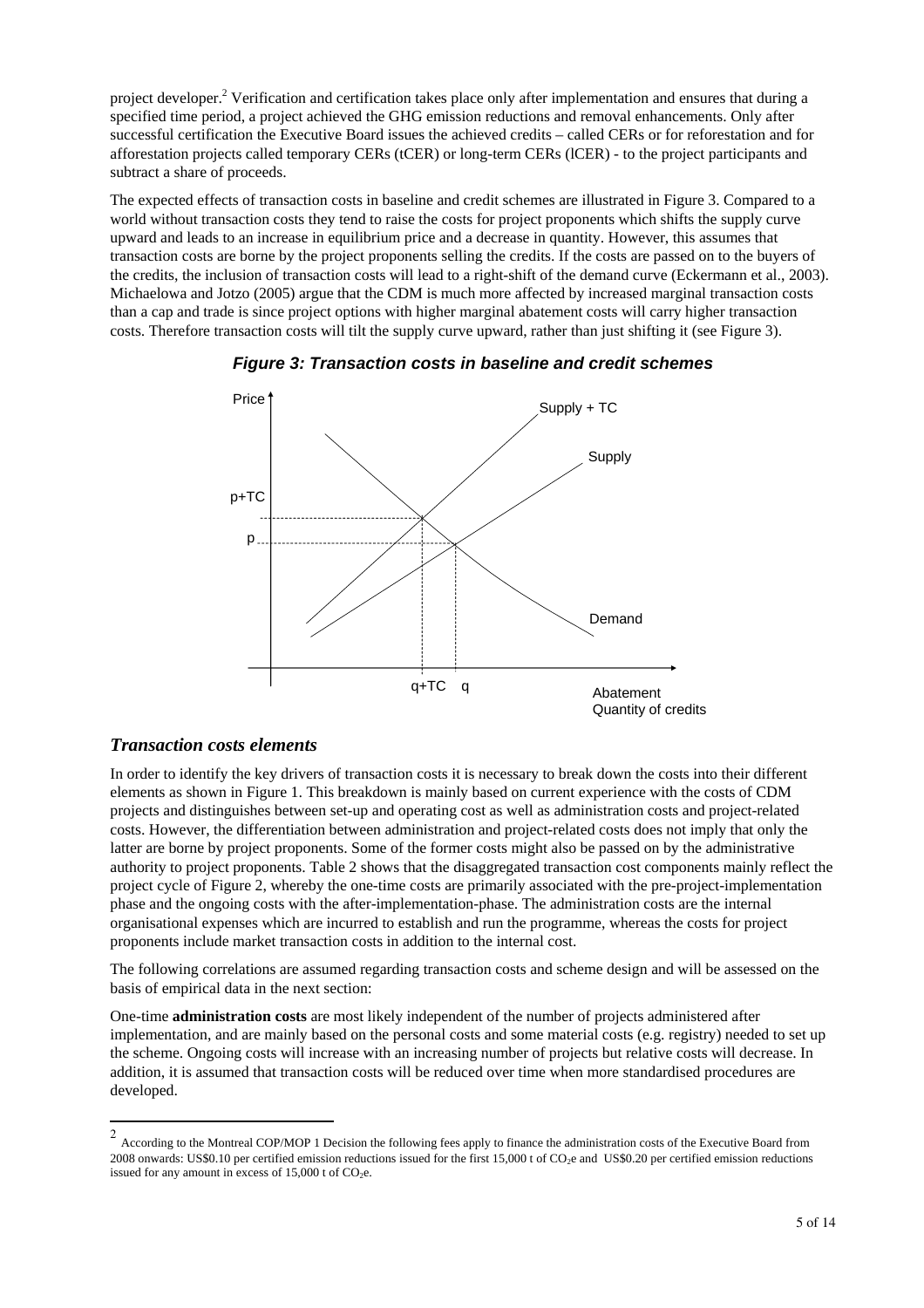#### **Administration costs for Project related costs for One-time costs** (1) General set-up (program and authority, processes of accreditation of Operational Entities) (2) Development of legal framework (3) Protocols and guidance documents (4) Establishing a registry (1) Evaluataion: Information and search costs (2) Inititation and proposal: - Negotiation and decision costs - preparation of documentation (project idea note, project design document, stakeholfer consultation including baseline and monitoring plan (3) Approval (from Designate National Authoriy of host Party) (4) Validation (by Operation Entity) (5) Registration (by Executive Board) **Ongoing costs** (5) Base annual operating e.g. Executive Board and panels (6) Operation of registry (6) Monitoring of emissions / reductions or removals (7) Verification of reduction / removals (8) Certification of reduction / removals (9) "Market costs" - search costs for trading partner (e.g. brokerage fee) - account costs

#### *Table 2: Transaction costs elements*

Source: Own compilation based on Marbek Resource Consulstants et al 2004 and Michaelowa / Jotzo 2005

**Project-related transaction costs** depend on project type (e.g. forestry or industry), project size (measured in credits pro project) and host country:

- Transaction costs are lower for non-forestry projects, because the uncertainty for forestry projects is higher (non-permanence issue) and the special rules (temporary character) that need to be implemented will increase transaction costs.
- Transaction costs have a high fixed cost component and therefore tend to be relatively lower for big projects than small projects.
- Transaction costs depend on the institutional framework of the host country and therefore will be higher in countries with an inefficient regulatory framework (e.g. missing Designated National Authority).

Validation costs may be fixed to a certain extent, however they depend on the complexity of the project. Registration costs are determined by the Executive Board and depend on the size of the project (the amount of issued Certified Emissions Reductions). Monitoring, verification and certification (MVC) costs depend on the frequency of undertaking each process and it is assumed that the first MVC-costs are higher than any following. Market transaction costs depend on existing trading platforms (over the counter trading or exchanges), standardisation of contracts (e.g. different risk distribution) and the number of potential trading partners: The higher the number of potential trading partners the lower these market transaction costs, since more efficient trading platforms will be developed and more standardised products traded, and account opening costs will be lower. Project-related transaction costs will be reduced over time due to learning effects.

#### *Empirical estimates of transaction costs: baseline and credit*

Transaction cost estimates and empirical data for baseline and credit schemes are very limited. Mainly two different sources have been analysed and Table 3 gives an overview of the range of estimates. One of these sources (Michaelowa and Jotzo 2005) uses estimates for the Clean Development Mechanism based on data from PricewaterHouseCoopers, the Prototype Carbon Fund or United National Convention of Climate Change. In the other, Marbek Resource Consultants et al. (2004) have estimated ex-ante transaction costs for a national offsetscheme in Canada under different implementation scenarios.

Based on Marbek Resource Consultants et al. most of the **administration-related transaction costs** seem to occur in setting up the scheme. After standardised procedures have been developed, the on-going costs are low compared to the one-time costs (which incorporate the development of standardised procedures). Marbek Resource Consultants et al. argue that compared to the project-related costs, administration-related costs of different designs vary across only a relatively narrow range. There is no documented research on these costs for the CDM, however, it can be assumed that the administration costs for setting up the scheme were much higher than for a national scheme, taking into account that around 180 countries have been involved in establishing the CDM rules. The longtime costs for the Executive Board and its panels are expected to be covered by the registration fee, therefore in order to avoid double counting these costs will not be included here and are instead listed under the project-related costs. The costs for developing the protocols and guidance documents seem to be the highest one-time costs and higher than any ongoing costs. However, by standardising the process they will reduce uncertainties and so reduce transaction costs for the project proponents.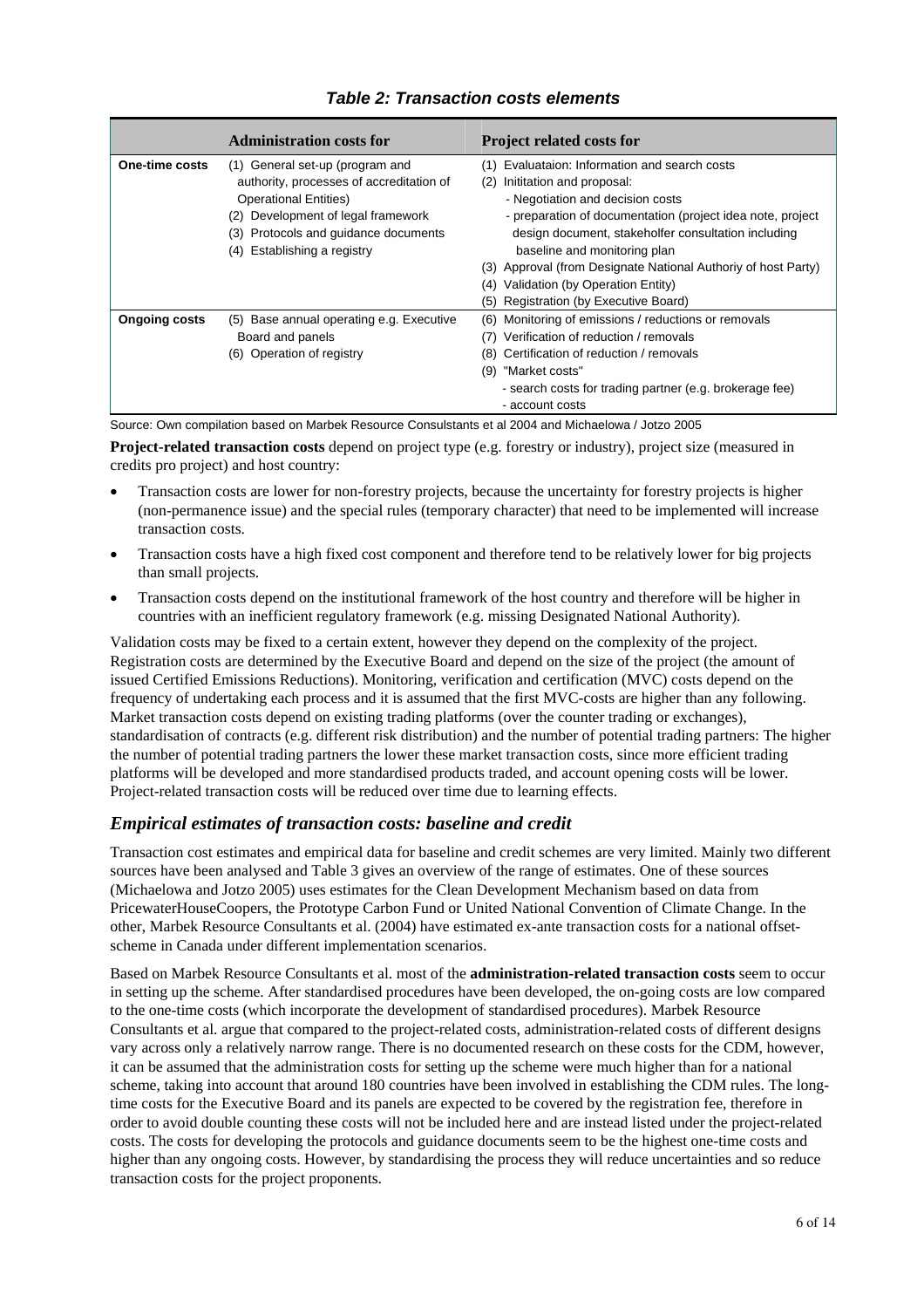Most of the **project-related transaction costs** will occur upfront before credits are issued. The highest costs are associated with project initiation, including negotiation of contracts and documentation of e.g. baselines and monitoring. As assumed above, part of these costs seem to be fixed and most likely depend on the complexity of the project type (e.g. forestry projects with potentially more field measurement than energy projects will have higher transaction costs). They are also influenced by the guidance provided and will therefore be higher in an early stage but decrease over time. CDM projects seem to have higher transaction costs than estimates for the Canadian offset scheme. This might be attributed to the more standardised approach of the national scheme for calculating the baseline as well as the fact that no international institution such as the Designated National Authorities or the Executive Board have to be involved in approval and registration. In addition, because the Canadian scheme is focusing on internal reductions, language issues and political risks with foreign investment can be excluded and will reduce transaction costs. Krey (2004) is assessing mostly unilateral CDM projects in India, which might be more comparable with the Canadian situation of domestic projects (Betz et al. 2006). The ongoing costs for monitoring, verification and certification are seen to be dependant on the project type (complexity of method) and large costs reductions are expected over time after the initial measurement took place (halving the costs) (Marbek Resource Consultants et al., 2004).

|                | <b>Administration costs (total) for</b>                                                                                                           | <b>CDM</b>            |                    | from:     |             | <b>National Scheme</b><br>to: |
|----------------|---------------------------------------------------------------------------------------------------------------------------------------------------|-----------------------|--------------------|-----------|-------------|-------------------------------|
| One-time       | (1) General set-up (program and authority, processes of                                                                                           | no estimates          |                    |           |             |                               |
| costs          | accreditation of Operational Entities)                                                                                                            | available             |                    |           | 200         | 400                           |
|                | (2) Development of legal framework                                                                                                                |                       |                    |           | 340         | 1070                          |
|                | (3) Protocols and guidance documents                                                                                                              |                       |                    |           | 650         | 2000                          |
|                | (4) Establishing a registry                                                                                                                       |                       |                    |           | 70          | 200                           |
|                | Total:                                                                                                                                            |                       |                    |           | 1260        | 3670                          |
| Ongoing        | (5) Base annual operating e.g. Executive Board and panels                                                                                         | Financed by           |                    |           | 540         | 1000                          |
| costs          | (6) Operation of registry                                                                                                                         |                       | registration costs |           | 120         | 210                           |
| (annual)       | <b>Total</b>                                                                                                                                      |                       |                    |           | 660         | 1210                          |
|                | Project related costs (per project) for                                                                                                           | <b>CDM</b><br>from:   | to:                | from: to: |             | <b>National Scheme</b>        |
| One-time costs | (10) Evaluataion: Information and search cost                                                                                                     | 15 (fixed)            |                    | 1         | 7(pt, dc)   |                               |
|                | (11) Inititation and proposal:                                                                                                                    | 60                    | 435                | 24        | 77 (pt, dc) |                               |
|                | - Negotiation and decision costs                                                                                                                  | (25, degrees.)        | 400                | (7)       | (27)        |                               |
|                | - preparation of documentation (project idea note, project<br>design document, stakeholfer consultation including<br>baseline and monitoring plan | $(35)$ (fixed)        |                    | (17)      | (50, fixed) |                               |
|                | (12) Approval (from Designate National Authoriy of host Party)                                                                                    | 40 (proport.)         |                    |           |             |                               |
|                | (13) Validation (by Operation Entity)                                                                                                             | 15 (fixed)            | 30                 | 0.7       | 34 (fixed)  |                               |
|                | (14) Registration (by Executive Board)*                                                                                                           | (degress.)            |                    |           |             |                               |
|                | Total:                                                                                                                                            | 130                   | 465                | 26        | 118         |                               |
| Ongoing        | (15) Monitoring of emissions / reductions or removals                                                                                             | 10 (fixed)            |                    | 0.3       |             | 34(pt, dc, f)                 |
| costs          | (16) Verification of reduction / removals                                                                                                         | 8 per turn (degress.) |                    | 0.3       |             | 34(pt, dc, f)                 |
|                | (17) Certification of reduction / removals                                                                                                        |                       | n.a. (degress.)    |           |             |                               |
|                | (18) Market                                                                                                                                       |                       |                    |           |             |                               |
|                | - search costs for trading partner                                                                                                                | 1% of price (propor.) |                    |           |             |                               |
|                | - account costs                                                                                                                                   | $0.2$ (fixed)*        |                    |           |             |                               |
|                | Total                                                                                                                                             | $18.2 -$              |                    | 0.6       | 68          |                               |

#### **Table 3: Transaction costs for baseline and credit schemes (in 1000€)**

Note:  $pt = project$  type;  $dc = design$  choice;  $f = frequency$ 

Canadian \$ has been converted into Euros using an exchange rate of 0,67105 €/Canadian\$ and rounded.

National scheme oversight/audit costs (Canadian \$263,000 to 921,000 ) have been excluded from this table, since the CDM avoids any auditing necessary because two different operational entities are involved in verification and validation of a project as well as stingent liability rules.

Source: National Scheme estimated are based on Marbek Resource Consultants et al 2004 and CDM estimates are based on Michaelowa and Jotzo 2005 (Table 1) and own estimates (\* see footnote 2 and German account fees).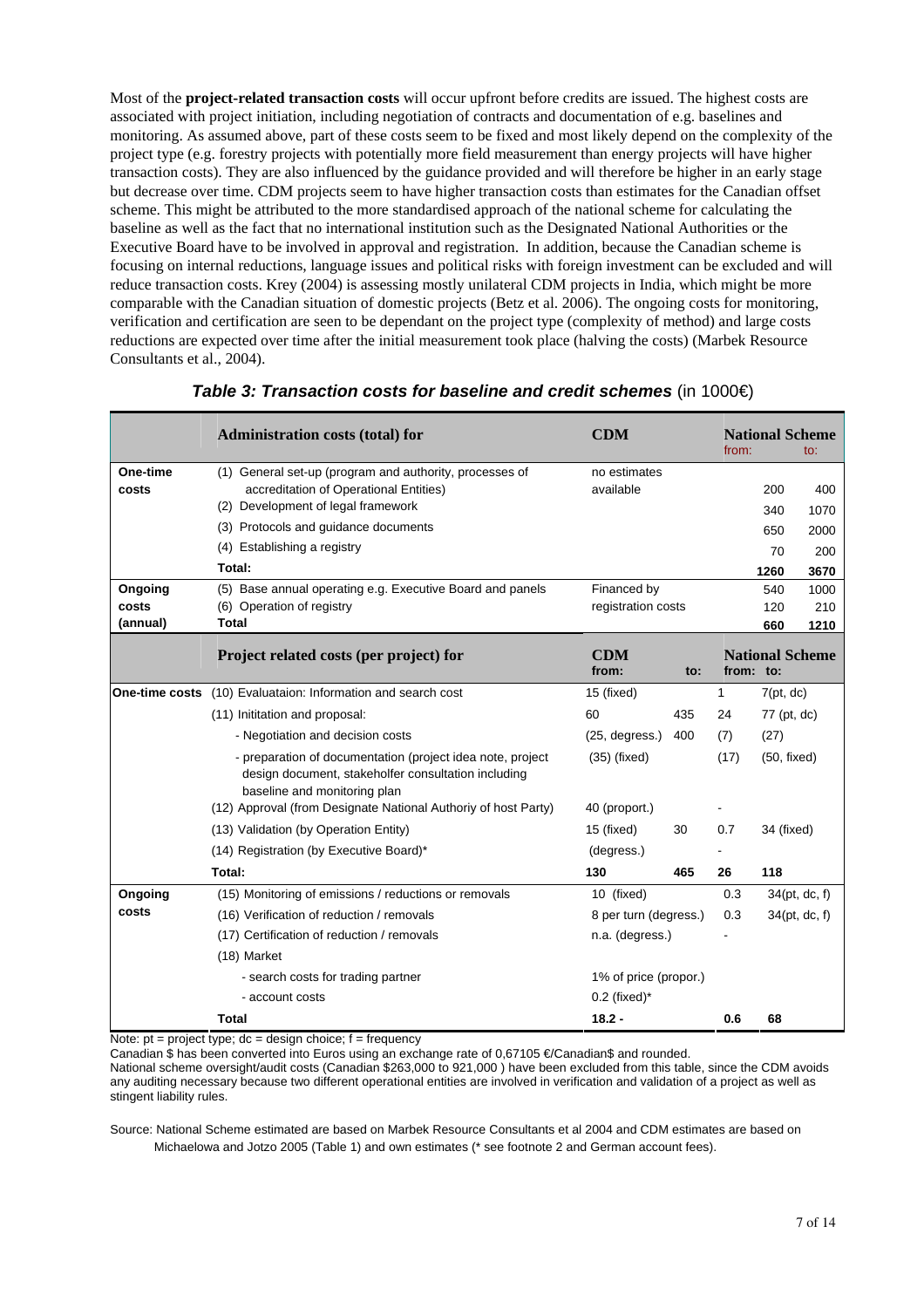Based on Eckermann et al. (2003) and Michaelowa and Jotzo (2005) there seems to be a negative correlation – though not perfect - between project size and transaction costs (per t CO<sub>2</sub>e reduced) traced back to economies of scale and the high proportion of fixed costs. Total transaction costs for large projects are estimated to be in the range of 0.3-0.7  $\epsilon t$  CO<sub>2</sub>e and for small projects 0.4 – 1.1  $\epsilon t$  CO<sub>2</sub>e. Based on this fact the Prototype Carbon Fund "considers any project with a volume below 3 million  $t CO<sub>2</sub>$  of cumulative greenhouse gas benefits unattractive due to transaction costs." (Michaelowa and Jotzo 2005, p. 515) However, there seems to be no pattern of correlation between different project types and sectors e.g. agriculture and electricity projects of the same project size. This is in contradiction to the assumptions of Marbek Resource Consultants et al. (2004) which assume a high dependability of project types for the level of different transaction costs (see Table 3) whereby landfill projects are rated as having the lowest transaction costs  $(0.04-0.13 \text{ }\text{C})$  CO<sub>2</sub>e), and agricultural projects  $(2.54-21.88 \text{ }\text{C})$  the highest, depending on how rigorous the quantification and risk management requirements are. Regarding the institutional framework it seems that Latin American Countries have some advantages compared to Asian countries where CDM project proposals approvals need the involvement of many ministries or even approval by cabinet. Based on the Swedish AIJ programme it has been proved that transaction costs decline over time (Michaelowa and Jotzo 2005) and it will be interesting to see how CDM transaction costs will develop over time.

### Transaction costs of cap and trade systems

#### *Influence of transaction cost on cap and trade schemes*

Under a cap and trade type scheme allowances are allocated for free or auctioned, and companies which can abate their emissions at low cost have an incentive to do so, because they can sell their surplus allowances to companies with high abatement costs. Since abatement measures will be realised where they are cheapest, environmental targets can – under ideal conditions – be met at minimum costs. Nevertheless, the savings in overall compliance costs may - as for the baseline and credit scheme - at least to some extent be countered by two sources of transaction costs: costs for administrating the system and transaction costs incurred by companies regulated under the scheme (see Table 4). Some of the company's costs will be incurred even without trading allowances, such as the costs associated with monitoring, verification and reporting of emissions. Others will only occur if trading takes place and these costs will be called "market transaction costs". Thus, there are significant differences compared to baseline and credit schemes, where transaction costs only occur if credits are generated, which is illustrated in the shift of the supply curve in Figure 3. Under the cap and trade scheme only the market transaction costs will result in the shift of the curve in Figure 4 and lead to a lower trading volume and higher prices compared to the equilibrium without transaction costs. The transaction costs will reduce the welfare gains from trading and consist of a transfer of money from seller to other agents like brokers and lawyers as illustrated in Figure 4, but might also be borne by buyers (this would lead to a shift of A's marginal abatement cost curve).

The other "non-market" transaction costs, which are independent to trading, will be a deadweight loss to society as such (see Figure 5), since they are real resource losses but do not affect the traded volume. In conclusion, the market transaction costs reduce the efficiency gains from trading, and the other transaction costs are a welfare loss, and thus have to be taken into account when setting the efficient level of abatement (Betz 2003).



#### *Figure 4: Market transaction costs in cap and trade schemes*

Source: Betz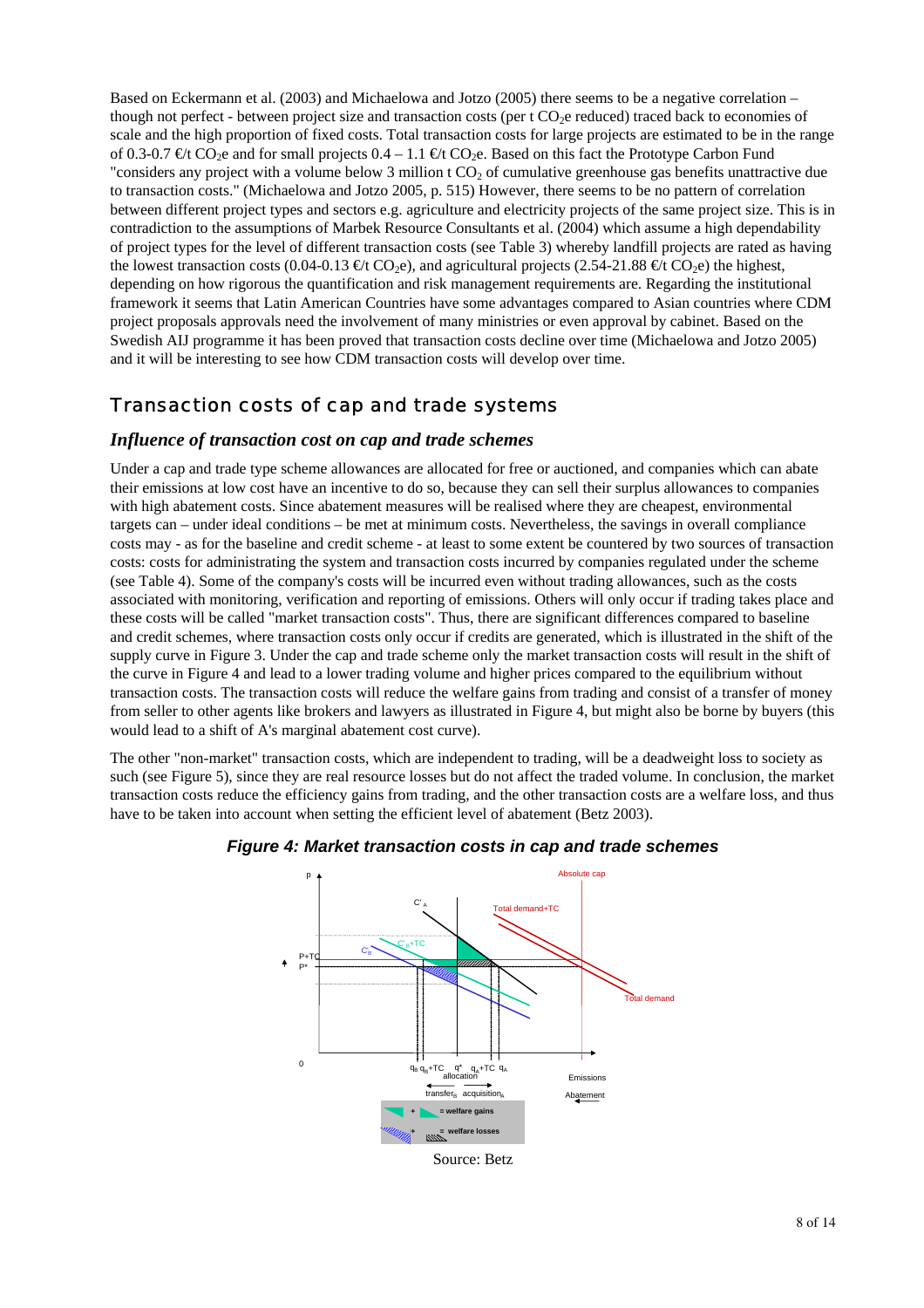

Note: D': marginal damage costs, C': marginal abatement costs, TC': marginal transaction costs

#### Source: Betz

Stavins (1995) as well as Cason and Gangadharan (2003) focus on "market transaction costs" and analyse their impact on scheme efficiency assuming different marginal transaction costs curves. According to their assessment, constant marginal transaction costs (see Figure 4), compared to decreasing marginal transaction costs, will lead to a smaller deviation from the zero transaction costs competitive equilibrium when the initial allocation is not costeffective. This occurs because a less accurate allocation will lead to higher transaction volumes which will lower the marginal transaction costs. In contrast, if transaction costs are likely to be constant, the initial allocation is more important.

In the following sections we will assess the transaction costs based on the European Emissions trading scheme (EU ETS), which is expected to be the world's largest emissions trading system at a company level. According to the EU-Directive on Emissions Trading, more than 11,000 installations of the energy industry and of most other carbonintensive industries are covered under the scheme, which started in January 2005. The regulated installations include combustion installations exceeding 20 MW<sub>th</sub>, coke ovens, refineries and – if they exceed particular thresholds – also installations from the steel industry, the pulp and paper industry and the mineral industry (e.g. cement clinker, lime, glass or ceramics). The EU ETS requires companies to annually surrender allowances corresponding to their actual  $CO<sub>2</sub>$  emissions in the last year, which have to be reported and verified.

#### *Transaction costs elements*

As for a baseline and credit scheme, there are two major categories of transaction costs: administration costs and transaction costs for the regulated installations, including internal organisation costs as well as external market costs (see Table 4). Lobbying costs of the companies to influence the design are excluded from this analysis but would need to be considered in an overall assessment since they might account for a significant part of one-time costs in the private sector. Betz (2003) estimated such one-time lobbying costs for Germany to be in the range of 33 Mio.€ or 98,000  $\epsilon$  for an active bigger size company.

In most European Member States the **administration costs** will be charged to the participants. In Germany, for example, there is a digressive fee for each allowance allocated, thus big emitters pay more than small emitters. In Denmark, Ireland or Lithuania, where parts of the allowances will be auctioned off, revenues from the auctions will be used to cover administrative costs. It is assumed that the key driver for administration costs will be the number of regulated installations. In addition the method of allocation (grandfathering, benchmarking or auctioning) will have an significant impact on transaction costs, assuming that auctioning will lead to the lowest administration costs, but most likely higher up-front lobbying costs which might be the hurdle.

**Transaction costs for companies** will also depend on the chosen scheme design. One-time costs occur before the trading scheme starts, while ongoing costs occur after the scheme begins. Bigger companies tend to employ experts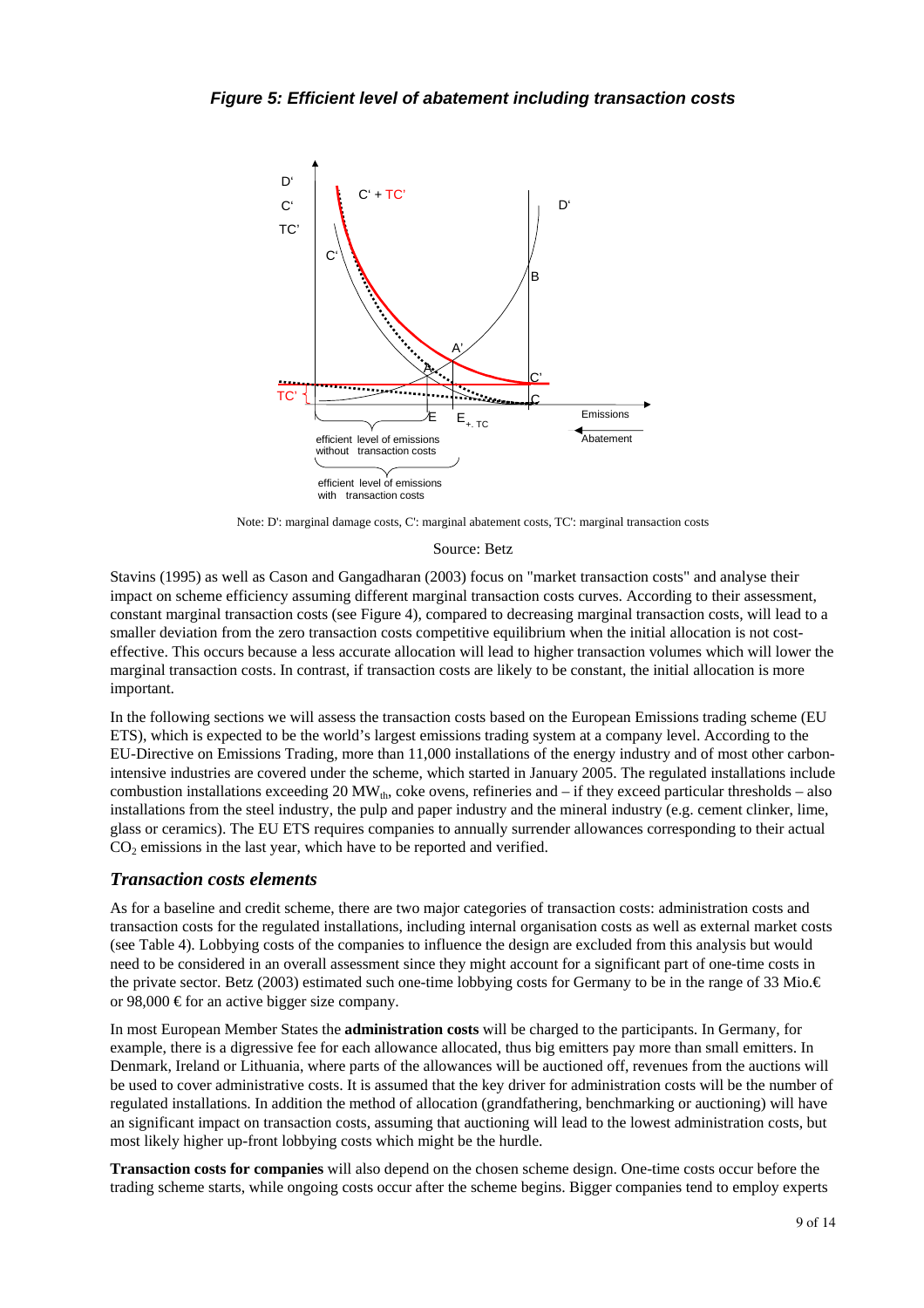and build up internal knowledge, compared to smaller companies who tend to make use of external experts and employ consultants (EuPD Research11/2005). In the following table we do not distinguish between external and internal costs but summarise them under the on-time costs in establishing the internal organisation. As mentioned before, almost all one-time and ongoing costs will be independent of actual trading – except the market costs themselves – and will be equally paid by passive and active traders. The following correlations are assumed:

A simpler, objective and more transparent allocation process will lower the transaction costs (e.g. legal costs). Under an auction it is assumed that less trading on the secondary market will take place as the initial allocation will be more cost-efficient. This will lead to lower transaction costs overall but higher transaction costs per traded unit, since less efficient trading platforms will be developed.

Simpler gas quantification processes and monitoring requirements will reduce the monitoring, reporting and verification costs.

|                      | <b>Administration costs for</b>                                                        | <b>Transaction costs for</b>                                                        |
|----------------------|----------------------------------------------------------------------------------------|-------------------------------------------------------------------------------------|
| One-time costs       | Set-up costs (program and authority):<br>(1) Development of legal framework, public    | Establishment of internal organisation:<br>(1) Monitoring, reporting process        |
|                      | consultation process, dispute resolution (internal and<br>external costs)              | Quantifying emissions for base period and<br>(2)<br>allocation application strategy |
|                      | (2) Establish all processes for monitoring and<br>accreditation of verifiers           | <b>External verification costs</b><br>(3)<br>If applicable: legal costs<br>(4)      |
|                      | (3) Establishment of registry (adaptation of aquired<br>registry software)             |                                                                                     |
|                      | (4) Software development for allocation implementation                                 |                                                                                     |
|                      | (5)<br>Rent expenses                                                                   |                                                                                     |
| <b>Ongoing costs</b> | Operation of registry, conduct oversights to check<br>(6)                              | Strategy and risk management<br>(5)                                                 |
|                      | verifiers, depending on allocation: e.g. manage new<br>entrant reserve and Sanctioning | Monitoring, reporting of emissions and<br>(6)<br>verification costs                 |
|                      | Rent expenses<br>(7)                                                                   | Accounting of allowances in balance sheet<br>(7)                                    |
|                      |                                                                                        | Familiarisation with register software and<br>(8)<br>trading platforms              |
|                      |                                                                                        | (9) If applicable: Market transaction costs from<br>trading                         |
|                      |                                                                                        | (10) If applicable: Pay sanctions                                                   |

*Table 4: Transaction costs elements cap and trade* 

Source: Betz

### *Empirical estimates of transaction costs: EU Emissions Trading System*

To date, few studies have estimated the transaction costs of the EU ETS and so it is difficult to assess some of the above hypotheses. In addition, the design of the scheme, especially the allocation process, is far from the efficient design promoted by textbooks since lobbying has influenced the process considerably. Most of the following data is based on the German situation, where the author was involved in implementation of the scheme and so able to gather data. For administration of the scheme a new department was founded under the Federal Environmental Agency called "German emissions trading authority" (DEHSt) based in Berlin. In addition, for approving monitoring concepts and the oversight of reported data, state-based local authorities are in charge. No cost estimates are available for these local authorities, and so the estimated administration costs will only reflect the lower cost range.

In principle the **administration costs** can be divided into personnel costs and material expenditures like new software systems or rent payments. Annual cost estimates are listed in Table 5. Assuming a preparation time of 1.5 years, the overall one-time administration costs will be around 10 million  $\epsilon$  compared to ongoing annual costs of 7 million €. It can be seen that the main costs are personnel costs which seem to stagnate over time and be equal in the pre-implementation and post-implementation phases. This might be different in other countries, where the authority is more flexible in adjusting for personal needs, and allocation processes might have been less time consuming. Due to complex allocation rules in Germany – more than 60 different variations were possible – many companies handed in more than one allocation application (sometime 3-4) and many are now asking for a review of the decision (around 800 requests). Overall, assuming equal administration costs per installation, it can be estimated that annual administration costs are in the range of 4000 € per installation in the German case, 1.4 Cent / covered t CO<sub>2</sub>e or 35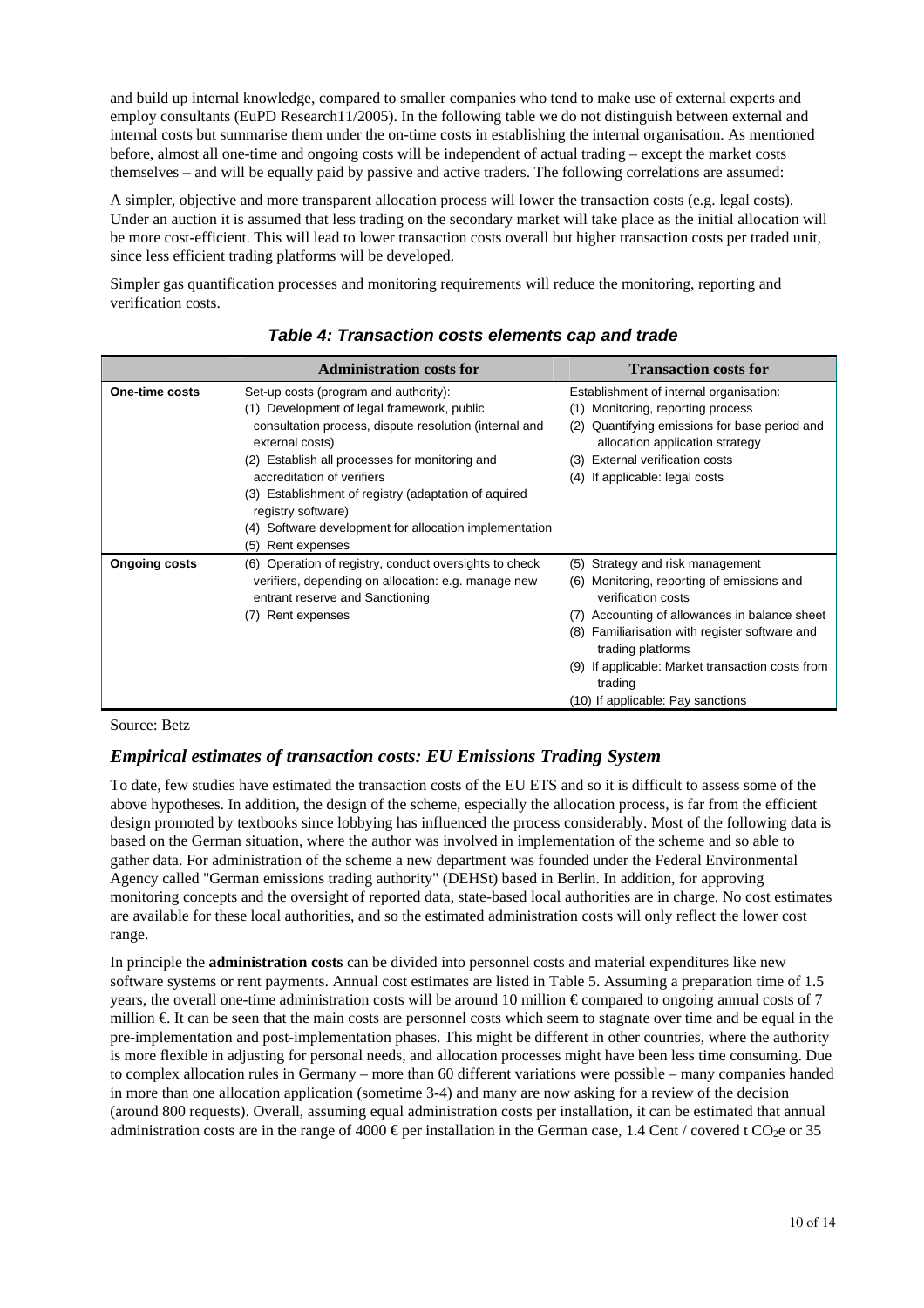Cent / reduced t  $CO<sub>2</sub>e$  compared to historic base year emissions.<sup>3</sup> The question which needs to be assessed is, would a lower number of installations be more efficient? Two effects need to be distinguished to answer this question: If fixed administration costs are a realistic assumption, reducing the number of covered installations might improve the efficiency of the system. Nevertheless the more installations covered, the higher the probability of diverse abatement costs, which will increase efficiency gains from trading. To compare both effects, data on the share of allowances and the share of installations are analysed (see Figure 4): It shows that about 85% of allowances are allocated to the top 10% of installations in Germany. In addition, about 50% of installations receive only 1.6% of the total allocation. An analysis of the National Allocation Plans of all Member States (Betz et al. 2004) suggests that overall allocation will be fairly generous, at least in the first phase (2005-07) of the EU ETS. As a result, companies receive many allowances compared to actual emissions and additional costs for compliance are likely to be rather low. For example, German allocation rules imply that the above-mentioned installations which annually receive less than 50,000 t of CO2-allowances will be short by less than about 1800 t per year (assuming emissions in 2005-07 will not be higher than in 2000-2002). Thus, given projected prices for allowances, which are expected, despite high prices in the past, to be well below 10  $\oplus t$  CO<sub>2</sub> in the first period, transaction costs for these companies will be high compared to costs for compliance. As a result, small companies may not even bother spending resources to identify and appraise emission abatement measures and rather play a passive role. Thus, small companies are unlikely to invest in additional abatement measures, although some of these measures may be cost-efficient. Instead, they may just buy or have someone else buy the missing allowances on the market. Since in this case these companies increase demand for allowances in the market, costs for compliance for other participants may even be higher than if small emitters had been excluded from the EU ETS (Schleich and Betz 2004). Therefore a "de minimis threshold" such as the Netherlands have implemented, based on Article 28 (opt-out provision) excluding companies with less than 25 kt  $CO_2/a$ , could improve the overall efficiency and reduce transaction costs significantly.<sup>4</sup> The low trading activity of small companies has been confirmed by a recent survey of German companies, which showed that small companies are rather reluctant to trade compared to bigger companies, and that the market in 2005 was dominated by trading by electricity utilities (EuPD Research 2005).

One-time **transaction costs for companies** mainly consist of costs associated with implementing monitoring requirements, and quantifying and verifying emissions for the base period. In the German case, companies had to estimate their emissions twice, once in 2003 for setting the total amount of allowances (ET-budget) and the second time in 2004 for allocation to individual installations, which formed the basis for the allocation application. The ongoing costs will again mostly depend on the monitoring, reporting and verification costs. Strategy and risk management will for most companies play a rather small role. Greening (2005) estimates one-time costs to be in the range of 50,000 € for an average complex installation, and ongoing costs to be about 35,000 € per year (conservative estimate).

These costs do not include any market costs, which are assumed by Betz (2003) to be the highest ongoing costs in total for German companies. Assuming a trading volume of 2.5% and prices at around 5  $\epsilon t$ , trading costs may sum up to 23 Mio. € per year, mainly borne by big companies active in trading. Big companies will mainly trade through the exchange, whereas small companies are more likely to trade over the counter, since at low trading volumes it is not worthwhile to pay the exchange entrance fee. This illustrates that market transaction costs might be decreasing for big companies but rather constant for small companies, which form the majority of participants. Based on the findings of Stavins (1995) and Cason & Gangadharan (2003), the initial allocation should therefore be as close as possible to the efficient level of abatement. In a world with incomplete information this can only be achieved by an efficient auction.

 $\overline{a}$ 

 $3$  This is based on the following data for Germany: total number of installations: 1849; annual allocation: 499 Mio. t  $CO<sub>2</sub>e$ ; reduction compared to the base period:  $4\%$ .

 $4$  These 139 installations (of the total 333 installations in the Netherlands) contribute less than 1.5% of the total CO<sub>2</sub>emissions of the covered installations.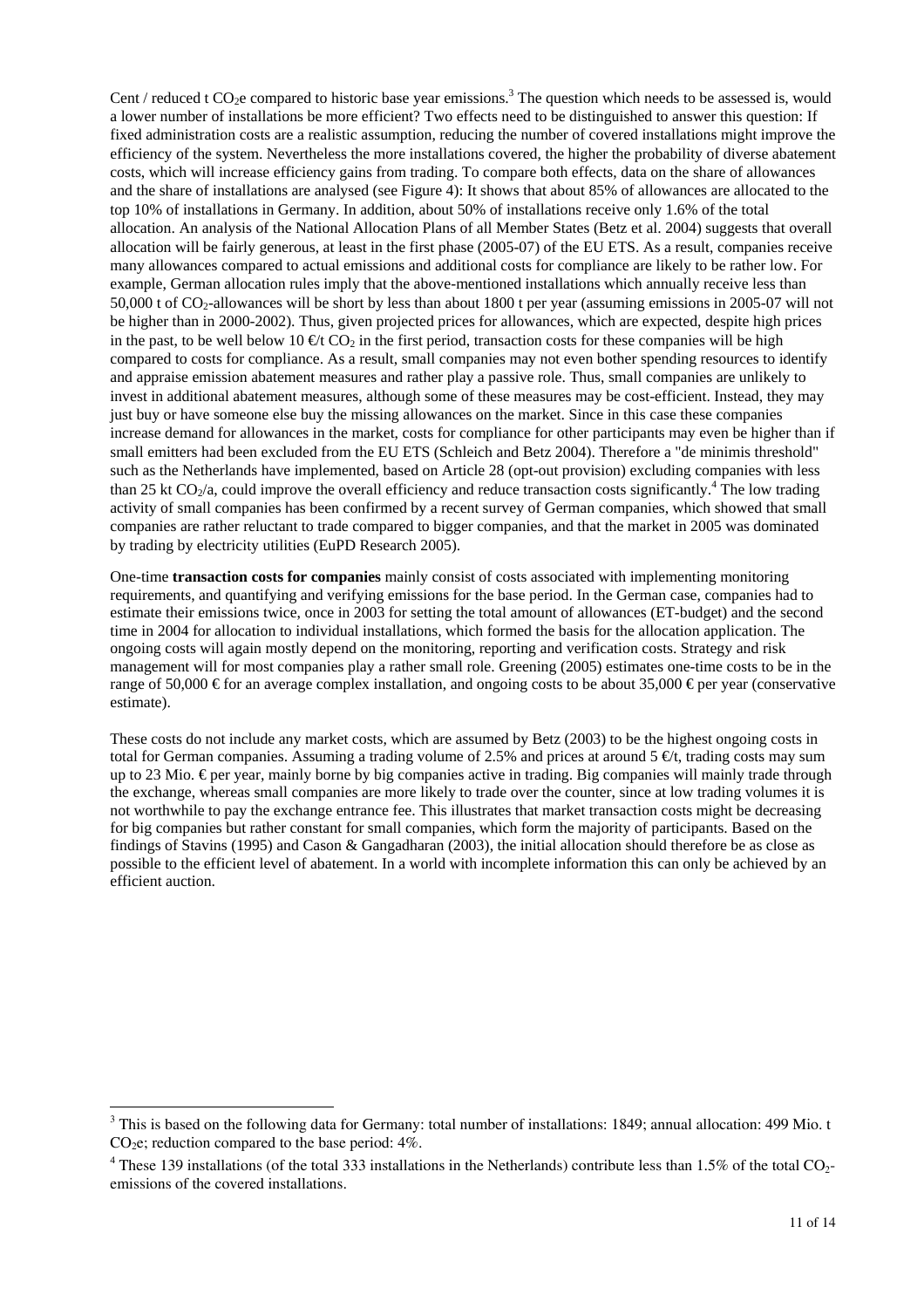|          | <b>Administration costs (total) for</b>                                                                              | German ETS $(1000 \,\Theta a)$             |
|----------|----------------------------------------------------------------------------------------------------------------------|--------------------------------------------|
| One-time | Set-up costs (program and authority):                                                                                |                                            |
| costs    | (1) Development of legal framework, public consultation process, dispute<br>resolution (internal and external costs) | 6,800                                      |
|          | (2) Establish all processes for monitoring and accreditation of verifiers                                            | 200                                        |
|          | (3) Establishment of registry (adaptation of aquired registry software)                                              | 340                                        |
|          | (4) Software development for allocation implementation                                                               | 53                                         |
|          | (5) Rent expenses                                                                                                    | 60                                         |
|          | Total                                                                                                                | 7,453                                      |
| Ongoing  | (6) Operation of registry, conduct oversights to check verifiers, depending on                                       | 7,000                                      |
| costs    | allocation: e.g. manage new entrant reserve and Sanctioning                                                          |                                            |
|          | (7) Rent expenses                                                                                                    | 60                                         |
|          | Total                                                                                                                | 7,060                                      |
|          |                                                                                                                      |                                            |
|          | Transaction costs (per installation / site) for                                                                      | German ETS $(1000 \,\Theta a)$             |
| One-time | Establishment of internal organisation:                                                                              |                                            |
| costs    | (1) Monitoring, reporting process                                                                                    | 20                                         |
|          | (2) Quantifying emissions for base period and allocation application strategy                                        | 20                                         |
|          | (3) External verification costs*                                                                                     | 10                                         |
|          | (4) If applicable: legal costs                                                                                       | 10                                         |
|          | Total                                                                                                                | 50-60                                      |
| Ongoing  | (5) Strategy and risk management                                                                                     | 6                                          |
| costs    | (6) Monitoring, reporting of emissions and verification costs                                                        | 17                                         |
|          | Accounting of allowances in balance sheet<br>(7)                                                                     | 5                                          |
|          | (8) Familiarisation with register software and trading platforms                                                     | 7                                          |
|          | (9) If applicable: Pay sanctions                                                                                     | $(40 \in$ per missing t CO <sub>2</sub> e) |

#### *Table 5: Transaction costs of EU ETS in Germany (annual)*

Source: Administration costs are based on Bergmann et al. 2005 and Betz 2003. Transaction costs for companies are based on estimates by Greening R. 2005 and onw estimates (\*) based on interviews with companies.



*Figure 4: Distribution of allocated allowances in Germany (2005-2007)* 

Source: German list of installations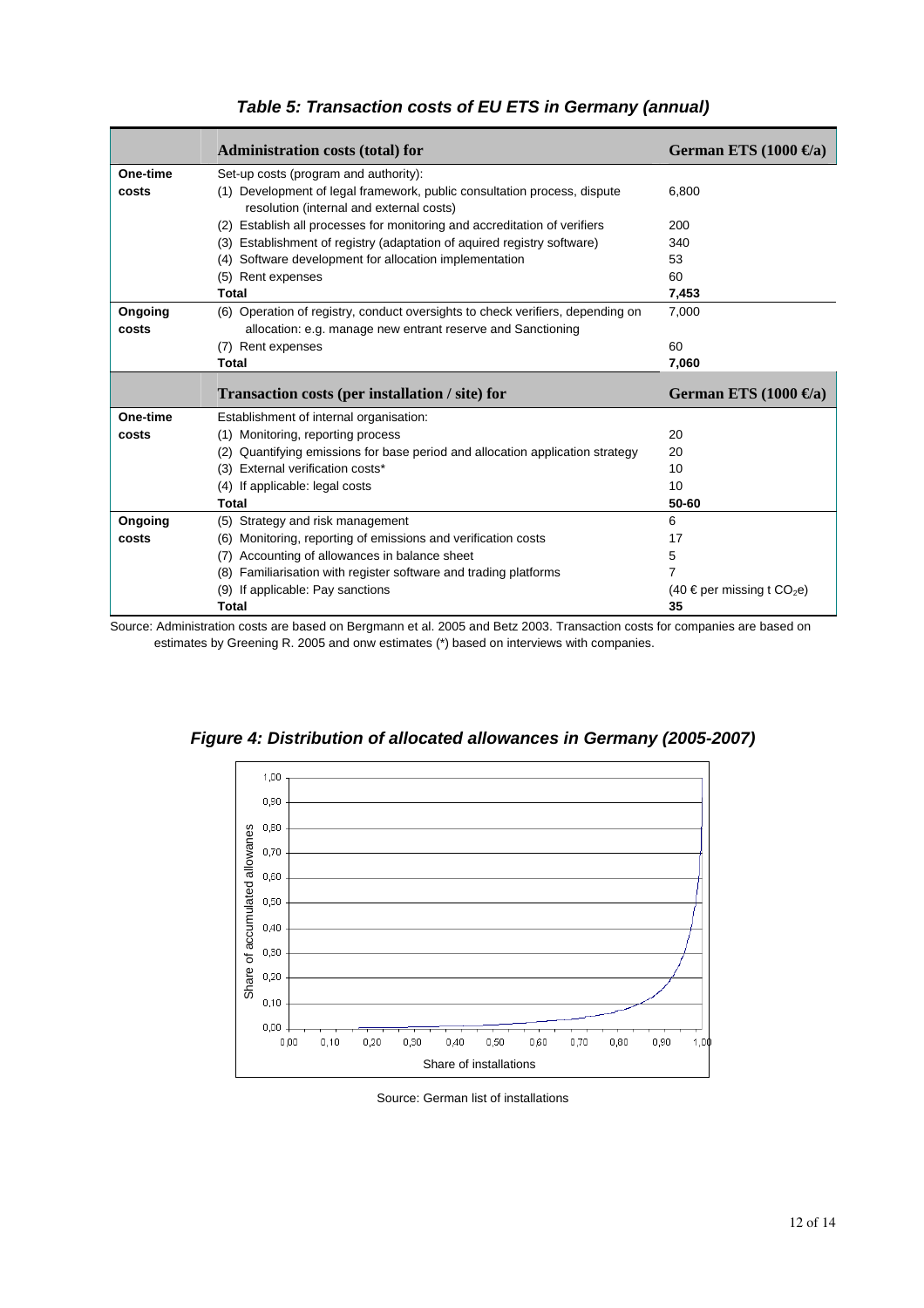### *Comparing transaction costs of baseline and credit with cap and trade schemes*

To decide which of the scheme designs minimises transaction costs, an appropriate measurement must be used. For baseline and credit schemes, the cost per tonne of CO2e reduced was calculated for both large and small projects. Total transaction costs for large projects were estimated to be in the range 0.3-0.7  $\text{\textcircled{et}}$  CO<sub>2</sub>e reduced, and for small projects in the range  $0.4 - 1.1 \oplus t \text{ CO}_2$ . To calculate the costs for cap and trade schemes, depending on whether only administration costs, only company related costs, or both are included, the following options can be used:

- 1. costs per covered installation
- 2. costs per tonne of  $CO<sub>2</sub>e$  covered
- 3. costs per tonne of  $CO<sub>2</sub>e$  reduced compared to historic emissions in the base period.
- 4. costs per tonne of CO2e reduced compared to projected emissions in 2005-2007.

The results are shown in Table 6. A meaningful comparison with baseline and credit schemes is feasible only if it is based on the actual emissions reduced – as in options 3 and 4. Since no data is available for German projected emissions in 2005-2007, only option 3 is discussed here. This is unfortunate since it would result in the most meaningful comparison to a baseline a credit scheme, since both calculations would be based on what would happen in the scheme's absence.

Table 6 illustrates that the on-going transaction costs for companies are in the range of  $3 \epsilon$  per tonne of CO<sub>2</sub>e reduced, which is much higher (about 3 times at least) than the estimates for CDM costs. However, the high costs per abated tonne of  $CO_2$  are not only the result of high transaction costs, but also a result of lax targets. Therefore, in the long run more stringent targets are needed to justify the high transaction costs of cap and trade schemes. The analysis of the break-even point for the transaction costs of baseline and credit schemes (taking the highest estimate compared to company-related ongoing costs) reveals that a cap and trade scheme would need reductions in the order of 12% compared to historic emissions for it to have the same transaction costs per tonne of  $CO<sub>2</sub>e$  reduced as the baseline and credit scheme. And this only takes companies' ongoing costs into account. On the other hand, under the cap and trade scheme, companies' transaction costs would need to be reduced significantly (more than halved) if emission reductions are kept at the same level as they are today. Possible measures to reduce transaction costs further are examined in the next chapter.

#### *Table 6: Relative transaction costs of cap and trade in Germany*

| Ongoing administration costs (total)                                                                 | 7,060,000 €  |
|------------------------------------------------------------------------------------------------------|--------------|
| Ongoing transaction costs per installation/site                                                      | 35,000 €     |
| Number of installations covered in Germany                                                           | 1.849        |
| CO <sub>2</sub> allowances in Mio. tones in Germany per year in 2005-2007                            | 499,000,000  |
| t CO <sub>2</sub> e reduced compared to historic emissions in base period                            | 4%           |
| Ongoing administration costs per installation                                                        | $3.81 \in$   |
| Ongoing administration costs per tCO <sub>2</sub> covered                                            | $0.0141 \in$ |
| Ongoing administration costs per tCO <sub>2</sub> reduced compared to historic base year emissions   | $0.3537 \in$ |
| Company ongoing transaction costs tCO <sub>2</sub> reduced compared to historic base year emissions: | $3.24 \in$   |
| Total transaction costs per tCO <sub>2</sub> reduced compared to historic base year emissions        | $3.59 \in$   |
| Source: Own estimates based on information in earlier tables                                         |              |

#### *Potential measures to reduce transaction costs*

It appears that transaction costs of **baseline and credit schemes** can be reduced by bundling or pooling small projects to reduce fixed costs. Enhancing the standardisation of documentation and baseline requirements can reduce the transaction costs further. In national schemes there may be significant opportunities to lower transaction costs through a less frequent monitoring, verification and certification requirement. Whereas for the CDM, where there are no guidelines for frequency of MRV, improving institutional capacities and quality in host countries will certainly lower transaction costs. Whether national or international, the length of the crediting period will have a major impact on transaction costs since the fixed costs might be accounted against a longer period. However, as the study of Marbek Resource Consultants et al. (2004) has shown, there is a trade-off between accuracy in quantifying "additional" reductions and the level of transaction costs. This trade-off should be carefully considered when designing a baseline and credit scheme to avoid decreasing transaction costs at the expense of environmental integrity.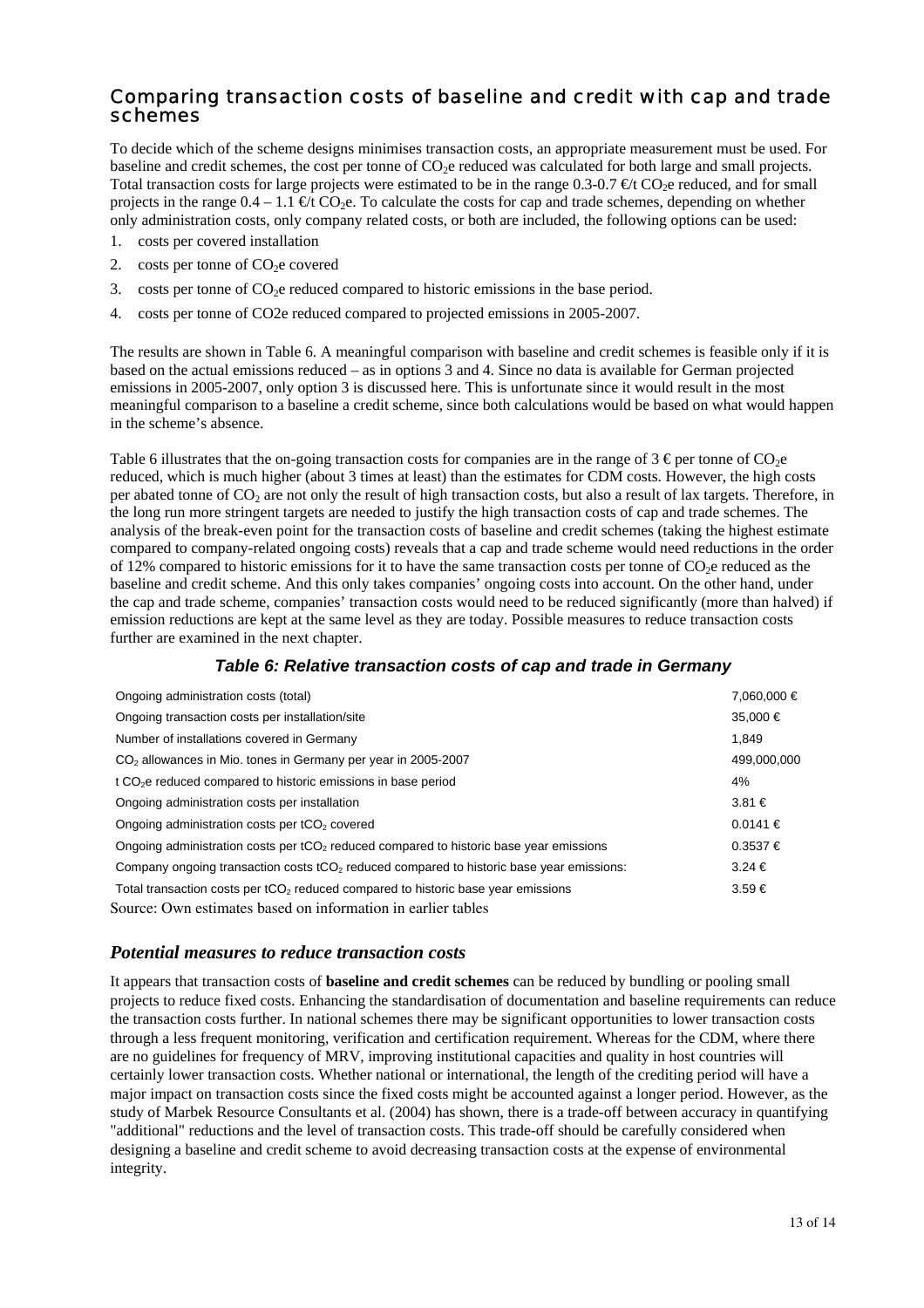One-time costs of **cap and trade schemes** could be significantly reduced by replacing the complex allocation process by an efficient auction, thereby reducing the expected trading volume and hence market transaction costs, since less trading will be necessary to achieve a cost-efficient distribution of emissions abatement. Furthermore, according to a recent survey undertaken by the European Commission, the high monitoring costs might be reduced by standardising the cost-efficiency assessments by authorities and simplifying the rule (ECOFYS 2005). More specifically, small companies may form pools to procure for services, such as for monitoring, reporting and verification or for trading allowances. Such pools may be organised for regions or they may be sector-specific.

### *Summary and Conclusion*

Cap and trade schemes do not always lead to lower transaction costs – absolute and relative per tonne of CO2e reduced – compared to baseline and credit schemes. The level of the costs depends mainly on the chosen design and implementation. Cap and trade schemes with high transaction costs and a lenient target will cause high transaction costs per emissions reduction compared to baseline and credit schemes, which was illustrated for the EU ETS and the CDM. However, in the long run to achieve stringent targets a cap and trade schemes should be favoured since baseline and credit schemes will most likely incur higher transaction costs because more difficult and smaller abatement options have to be implemented. Baseline and credit schemes might involve higher one-time administration costs in setting up the schemes, but will have less ongoing costs as rules and standardised processes have been established. Allowing for bundling of small projects, accepting longer crediting times and investing in capacity building in host countries could lower transaction costs for CDM projects further. However, the trade-off between accuracy in quantifying "additional" reductions and the level of transaction costs should carefully be considered when designing a baseline and credit scheme in order to avoid decreasing transaction costs at the expense of environmental integrity. Otherwise the level of abatement will be decreased which will increase the transaction costs per reduced t CO<sub>2</sub>e. In addition, baseline and credit schemes have other disadvantages (such as leakage) which have to be taken into account when choosing a scheme design. According to Buckley et al. (forthcoming), as predicted, aggregate output and emissions are significantly greater under a baseline-and-credit trading plan than under a comparable cap-and-trade plan, because a variable baseline is equivalent to an output subsidy. This phenomenon has already been demonstrated by the HFC22/23-projects under the CDM. As a result, the COP/MOP1 in Montreal decided on a definition of new HFC22 installations and established a process to prevent issuance of certified emission reductions for HFC-23 destruction at new HCFC-22 facilities leading to higher global production of HCFC-22 and/or HFC-23 that would otherwise occur.

In respect to cap and trade schemes, transaction costs per tonne of abatement might be decreased significantly if higher targets are set and auctioning replaces the time-consuming allocation process. The latter will reduce market transaction costs as well as legal costs; however, it might increase upfront lobbying costs. Deciding to allocate allowances based on an auction will need detailed assessment of different auction types in relation to efficient outcomes. Not every auction type is suitable and will lead to an efficient result (Bergmann et al., 2005). Moreover, the number of installations seems to be a key factor influencing the size of administration costs in cap and trade systems. As the above analysis has shown, introducing a "de minimus rule" for installations might considerably reduce the transaction costs without having major negative impacts on the total efficiency of the system. This is due to the fact that it can be assumed that small companies will behave passively and so may not implement abatement options and trade allowances. In order to give small companies the option to sell reduced emissions it might be worthwhile to consider their inclusion through a baseline and credit approach (called domestic projects) or as an opt-in. Under the first scenario small companies would then be able to sell their certified emissions reductions but would not be required to monitor and verify their emissions annually as under the cap and trade scheme. Under the latter scenario small companies would be able to opt-in into the system but need to prove the additionality of the reduction otherwise there will be an adverse selection process. However, to prevent any incentives to avoid being regulated under the cap and trade scheme (e.g. in splitting up installations in smaller units) aggregation rules and emissions thresholds have to be designed carefully.

Although both the ETS in Germany and the CDM are far from an efficient design, it can be assumed that their transaction costs will still be rather small compared to the efficiency gains from trading. Betz (2003) has shown on the basis of model results from Capros and Mantzos (2000) that transaction costs will equal only around 3% of the efficiency gains from trading in Germany, which are assumed to be in the range of 2,240 million  $\epsilon$ . This conclusion is supported by the work of Bättig (2005). However, since the modelling did not include market transaction costs the efficiency results will be overestimated and so further investigation of transaction costs is necessary. Further work and surveys are needed to be able to compare e.g. the administration costs per installation in the different member states to find out how the different implementations (e.g. centralised authority compared to decentralised administration including local institutions) impact on transaction costs or to assess the efficient threshold for inclusion of small companies under a cap and trade scheme.